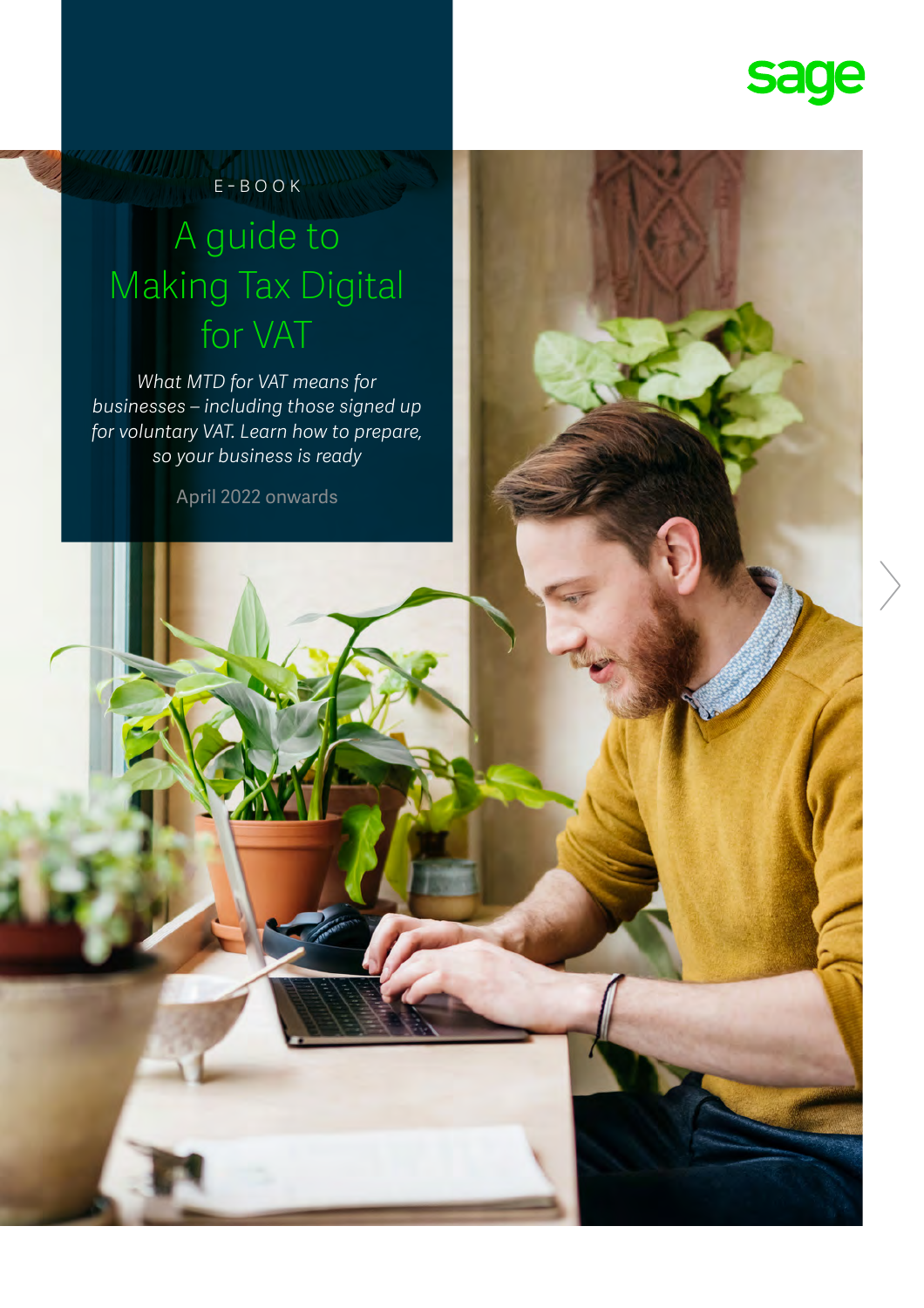# **Making business easier**

Making Tax Digital (MTD) is the UK government's flagship programme to make tax accounting easier for businesses and individuals.

As you might guess from the name, it does this by legislating the digitalisation of tax data and submission.

You might already use HMRC's online services to complete tasks such as submitting your tax returns, for yourself and your business.

But MTD goes further than this. It requires the use of software for your accounting.

There are an incredible number of benefits for businesses and individuals when it comes to digitalising taxes. For example, cash flow is improved because you have a good idea throughout the year how much tax you owe.

And using software for accounting means you spend much less time on admin, and more time doing what you love.

**New Making Tax Digital for VAT requirements come into effect on 1 April 2022 for all VAT-registered businesses.** 

**It means those who are below the VAT threshold and who registered voluntarily for VAT must now use MTD.** 

This will impact hundreds of thousands of businesses who previously haven't had to bother with MTD for VAT when it was first introduced back in 2019.

In this e-book we explain the rules of MTD for VAT for these businesses. However, the information and advice should also help any other businesses that find they need to use MTD for VAT.



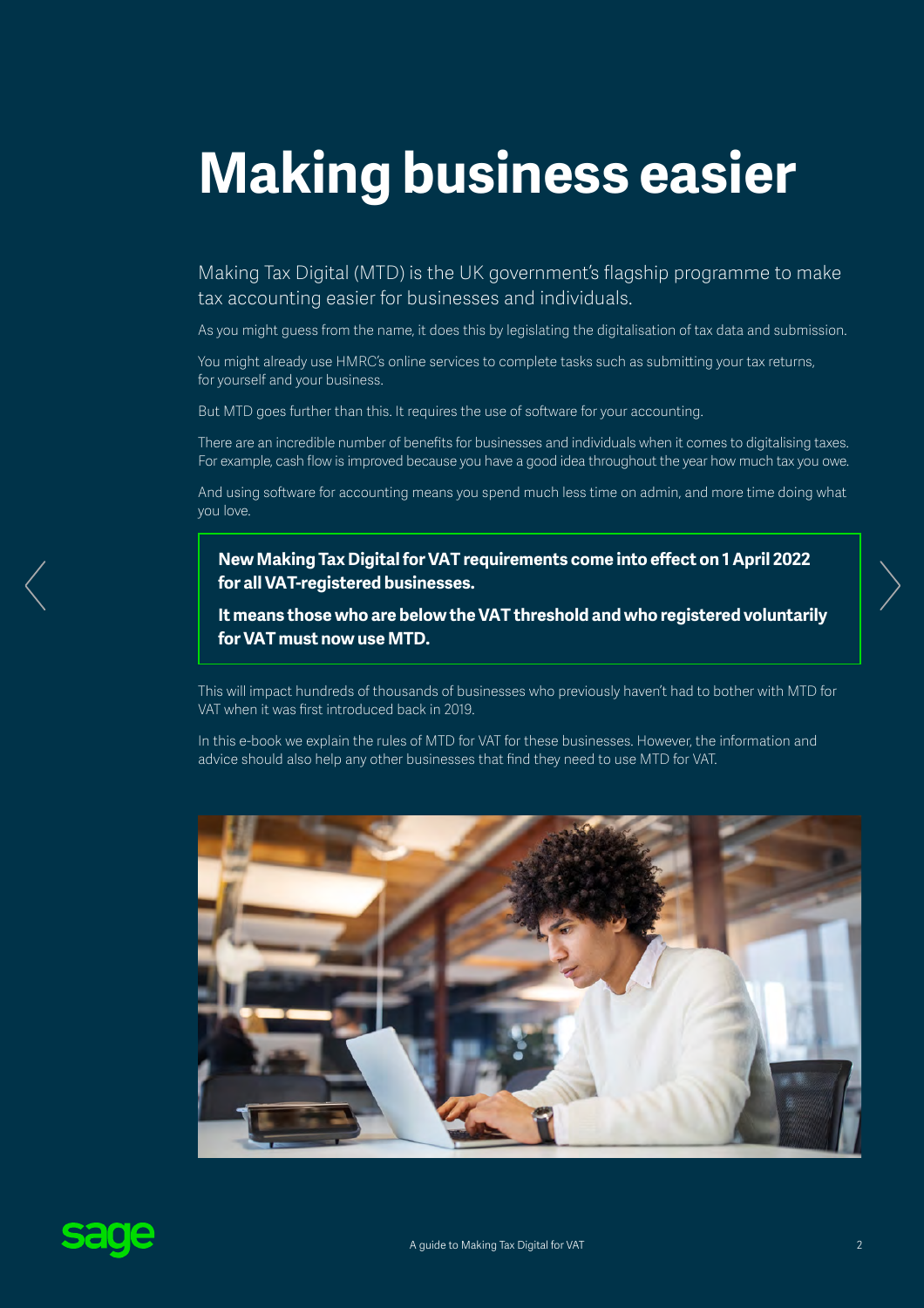### **MTD for VAT: What does it require?**



MTD for VAT means that businesses must do their VAT accounting using software – and file their VAT Returns using software too, via an internet connection.

On 1 April 2019, it became law for any business whose turnover is above the VAT threshold (currently £85,000) to adhere to MTD for VAT rules. As of 1 April 2022 it will be law for all VAT-registered businesses – regardless of turnover.

In other words, MTD for VAT must be used by those voluntarily registered for VAT for their first VAT period following 1 April 2022.

MTD for VAT means the following:

- **VAT Returns must be filed through compatible software:** Businesses must submit their VAT Returns using MTD-compatible software. This means it's no longer possible to submit them via HMRC's website. Your accountant can still submit the VAT Returns on your behalf.
- **Businesses must keep digital records:** Most VAT accounting records that pertain to the VAT Return must be kept using software for the mandated period of six years (or even longer with certain VAT schemes).

MTD for VAT affects the vast majority of VAT-registered businesses and it isn't possible to opt-out (although some businesses can ask HMRC to consider that they're digitally exempt because of limitations such as remote location meaning they have no internet connection).

By making the necessary switch to digital accounting solutions, many businesses across the UK are using MTD for VAT as an opportunity to revolutionise their business accounting, and to significantly ease the administrative burden.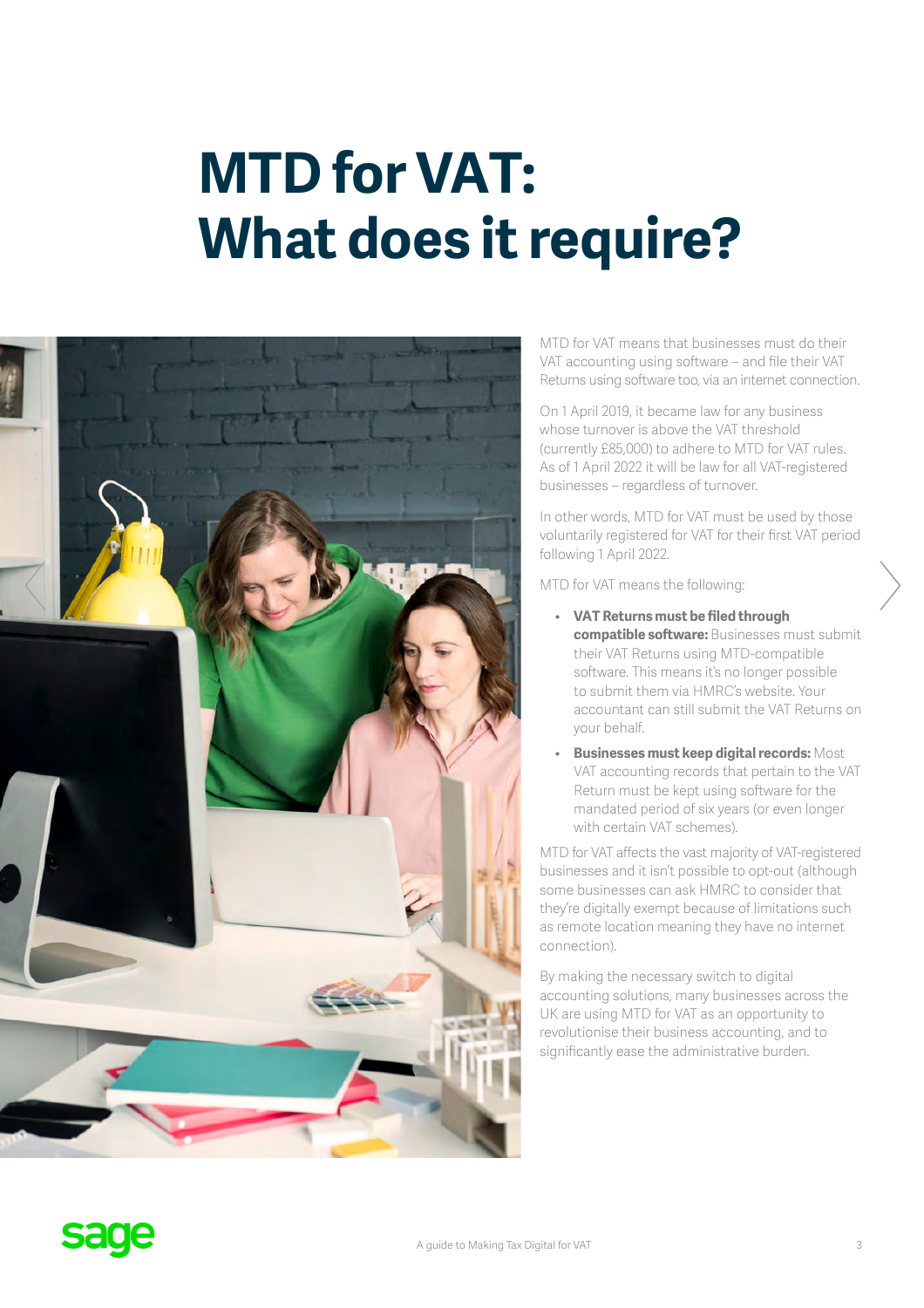### **What are the MTD for VAT rules?**

Accounting software should take care of it for you automatically, but if you rely on another type of technology for your VAT accounting (such as a spreadsheet), you will need to ensure the data is kept for the required period without any risk or loss or corruption.

HMRC's VAT Notice 700/22 sets out what VAT records must be kept digitally, which for most businesses includes:

- **Your business name**
- **The address of your principal place of business**
- **Your VAT registration number**
- **Details of any VAT accounting schemes** that you use.
- **Most businesses will need to record for each invoice** (or "supply" in the VAT Notice terminology) the time and date of supply (tax point date), the net value (excluding any VAT) and the VAT rate used to calculate VAT.

Some businesses will need to keep more or less information depending on their VAT scheme and circumstances.

If you print or even handwrite invoices or receipts then you'll need to transfer the VAT accounting information to your accounting software before you submit your VAT Return. This doesn't mean you should then destroy the paperwork, because it could be required for other aspects of your accounting.

**MTD doesn't change your filing period, so you will continue to file monthly or quarterly (or possibly yearly) according to your existing schedule. Nor does it change your filing dates, or the times by which you have to pay the VAT Returns.**

**The key difference that MTD for VAT introduces when filing VAT Returns is that you must file them using software, which for most businesses will mean using a feature within their accounting software to do so.**



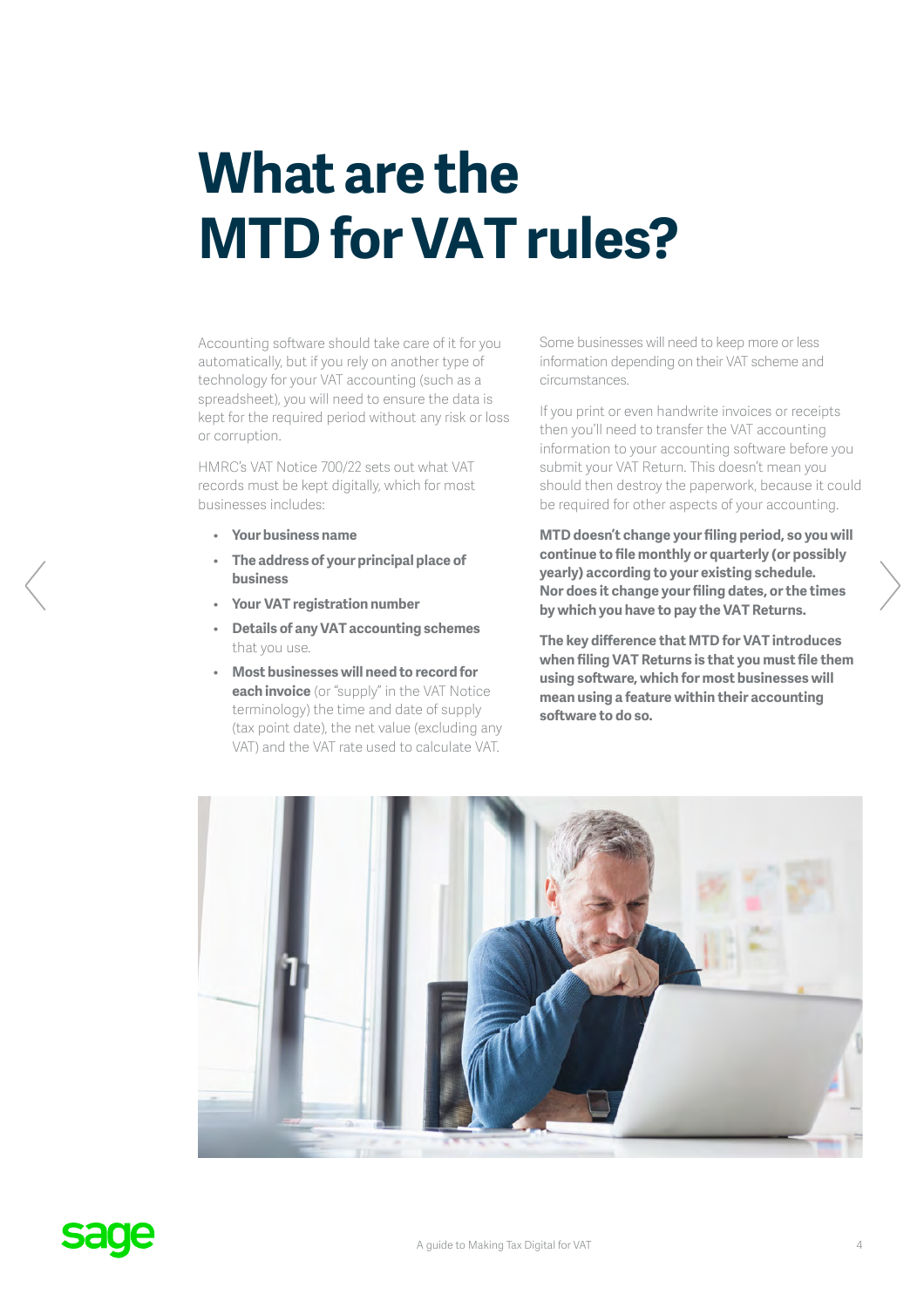### **What accounting software should I use for MTD for VAT?**

MTD for VAT will have varying levels of impact for your business depending on the accounting technology you choose.

For most VAT-registered businesses, MTD for VAT is likely to mean they will have to use accounting software, if they aren't already doing so.

Most accountants and financial experts say a cloud accounting solution is best for MTD. With cloud accounting the data is stored securely online.

#### **Here are the benefits of cloud accounting:**



#### **Available 24/7**

The cloud is available anywhere there's an internet connection, regardless of the time or location. You or your employees can work from home, or the office, or even locations such as a client's premises or a coffee shop. Why not issue an invoice while still on-site?



#### **Mobile friendly**

Working in the cloud means you aren't tied to just one computer, within the four walls of your office. Smart mobile devices such as phones and tablets can access cloud data too. Want to check your profit and loss while grabbing a sandwich between jobs? Now you can!



#### **Multiple users**

Because the data is in the cloud, multiple users can access and see the same data – meaning your staff haven't got to use a single computer or software package.



#### **Reduced IT spend**

No need to manually backup. No need to worry about the security of your data. No need to manually update the software using patches. The cloud takes care of it all for you.

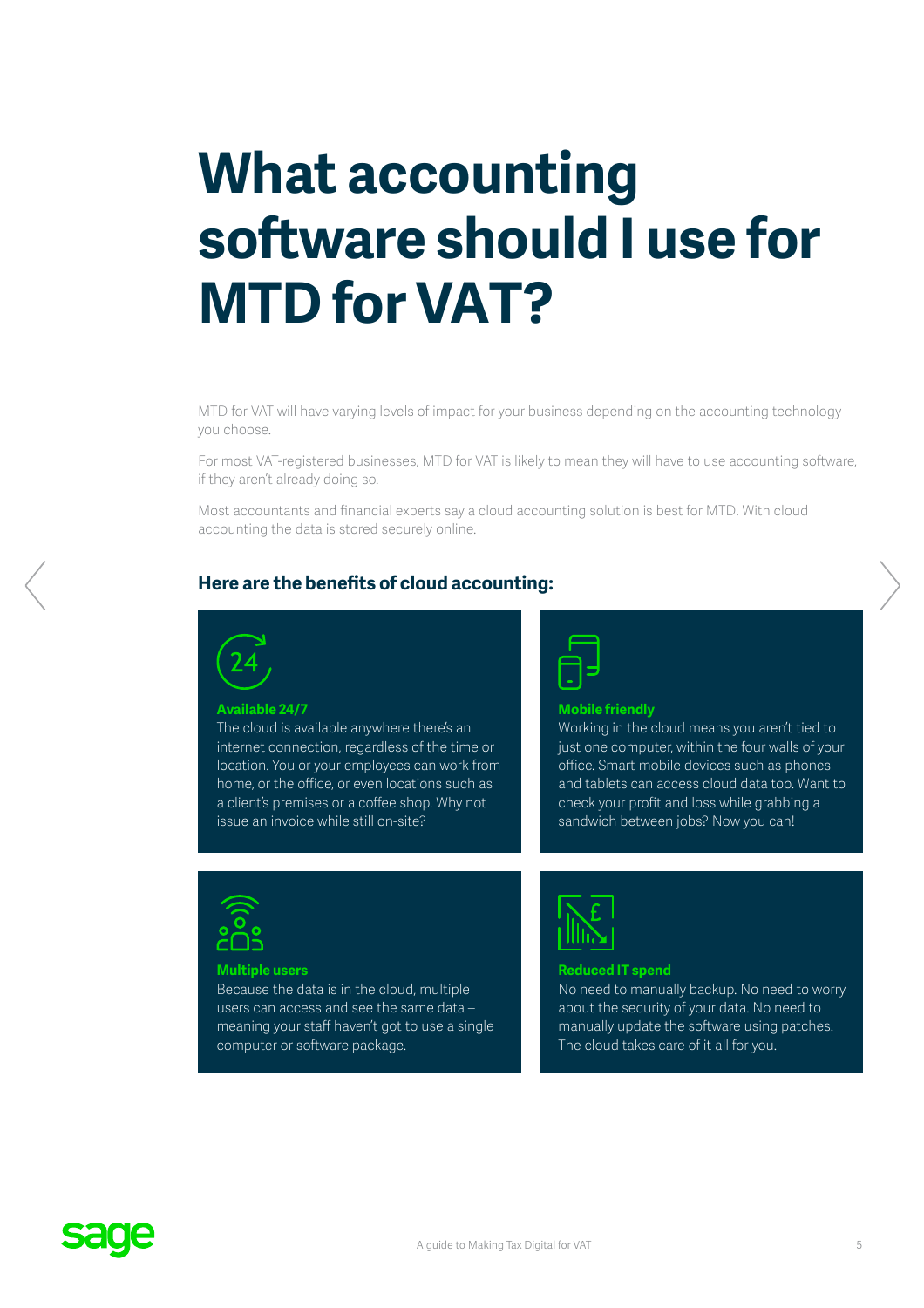#### **For MTD for VAT, cloud accounting is simply unbeatable:**



#### **Online data**

Because your VAT accounting data is online, connecting to HMRC's systems in order to comply with MTD for VAT's requirement to file your VAT Returns using software becomes a simple task.



#### **Retaining VAT data**

Since your data is stored in the cloud, without you having to even think about it, you can easily comply with MTD for VAT's requirement to retain VAT accounting data digitally for at least six years.



#### **Ready for the future**

Cloud accounting software is automatically updated, so you will remain compliant no matter what tax legislation is announced in the future. For example, Making Tax Digital for Income Tax Self Assessment is due in April 2024, and then Making Tax Digital for Corporation Tax is due no earlier than April 2026. Why not rest assured that your software will always be ready?



#### **Can I use spreadsheets for MTD for VAT?**

There's no explicit prohibition within the MTD for VAT rules around spreadsheets and, in fact, they continue to have many legitimate uses for calculations relating to your VAT accounting and elsewhere. The MTD for VAT rules permit them to be used for requirements such as partial exemption or adjustment calculations, or road fuel scale charges.

But the use of spreadsheets for all of your business accounting – including for VAT – is discouraged by most accounting and finance experts.

Spreadsheets typically lack security and make it difficult to observe data retention requirements. It's very easy to accidentally delete data without even realising it.

Copying and pasting from a spreadsheet is not allowed outside of performing necessary adjustments, nor is manually typing figures from one place to another.

For example, a business owner might think she can continue to create her VAT accounting as a spreadsheet, and copy and paste data from the spreadsheet into her accounting software in order to submit it.

**This breaks the "digital linking" rules of MTD for VAT – and could lead to penalties from HMRC.** 

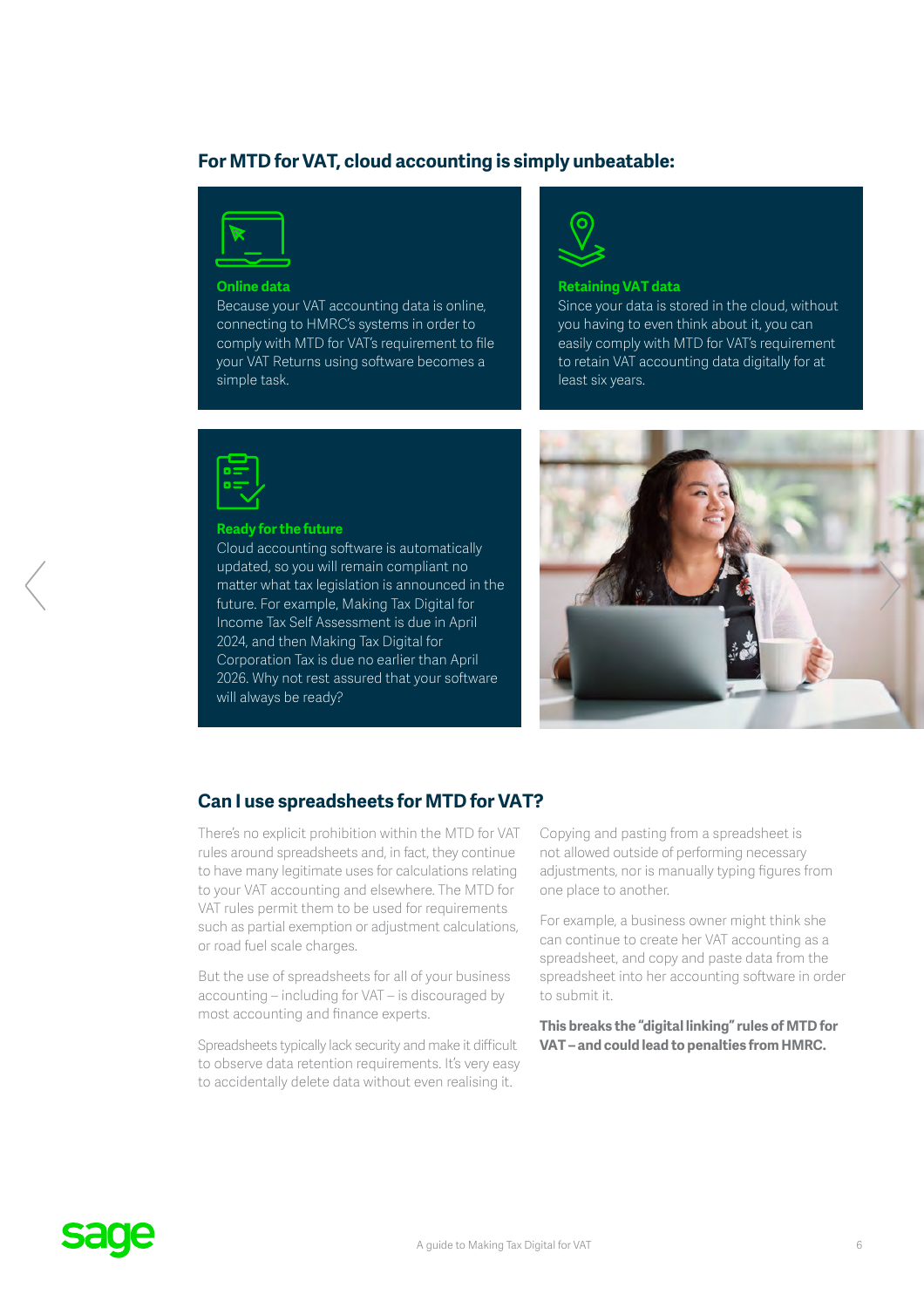## **How to sign up to MTD for VAT**

**You will have to sign up to MTD for VAT ahead of time. You won't be automatically transferred across.** 

Signing up is done by visiting the following web page: [www.gov.uk/vat-record-keeping/sign-up-for-making-tax-digital-for-vat](https://www.gov.uk/vat-record-keeping/sign-up-for-making-tax-digital-for-vat)

if you want your accountant to file returns for you, you can ask them to sign-up for you – but you'll still need to follow the MTD for VAT rules.

Once you've signed up, you use the details provided within your accounting software to activate the MTD for VAT features.

#### **What's required to sign up?**

To sign up for MTD for VAT you'll need the following information to hand:

- Your Government Gateway ID and password
- Your company's VAT number (which you'll find on your VAT registration certificate)
- The date your business became VAT registered (again, found on your VAT registration certificate)
- The postcode of the principal place of business, which is to say the place where your company carries out most of its business activities and/or keeps its financial and business records
- The Box 5 amount from your most recent VAT Return, which is to say the amount of your last VAT Return
- The month in which your most recent VAT Return was submitted.

You will need to specify the accounting software vendor you use while signing up, so cannot sign up for MTD for VAT until you've chosen a package.

Take note: final verification from HMRC that your business can start submitting VAT Returns via MTD for VAT might take up to 72 hours, and you should not submit your VAT Return until you receive this confirmation. Being unprepared for this delay might run the risk of you submitting a late VAT Return, so you should register sooner rather than later.

### **When should I sign up?**

Unfortunately, you can't sign up for MTD for VAT as soon as you've filed your final "traditional" VAT Return. This runs the risk of duplicate payments being made by accident.

HMRC offers the following guidelines as to when you should sign up to MTD for VAT, and the earliest you can subsequently file your first VAT Return:

- If you pay by direct debit you must allow five working days after the filing deadline for your final non-MTD return before signing up for MTD for VAT, and must allow at least seven working days before the filing deadline to file your first return under MTD.
- If you pay by non-direct debit methods, you must allow 24 hours after your last non-MTD return before signing up, and 72 hours after signing up before filing your first return under MTD.

If you've filed your VAT Return late, and you pay by direct debit, you must allow five working days after filing late before signing up. If you pay by non-direct debit methods then, as above, you must allow 24 hours before signing up if you've filed your VAT Return late.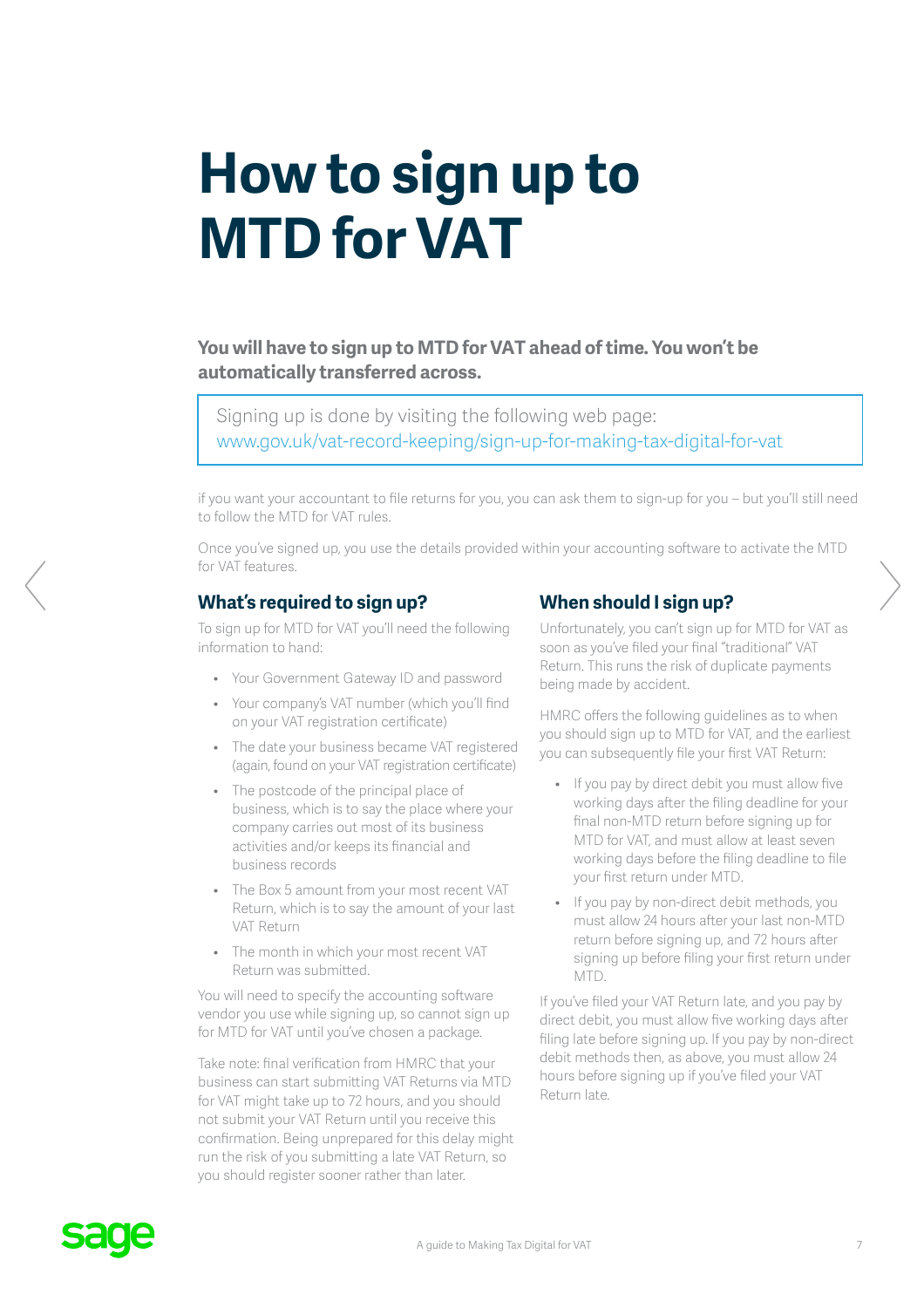### **Using an accountant for MTD for VAT submissions**

Accountants can digitally file VAT Returns on behalf of businesses, removing the requirement for them to do so.

Your business will need to sign up for MTD for VAT, as described earlier, and then notify your accountant, who will configure their system to file returns on your behalf. Or your accountant can sign up on your behalf. There might also be additional steps to

configure your accounting solution to connect to that of your accountant. They will be able to advise on the best route forward.

As a business, you will still need to ensure that the necessary VAT accounting records are kept digitally for the required period of time – typically at least six years but sometimes longer, depending on which VAT scheme you use.

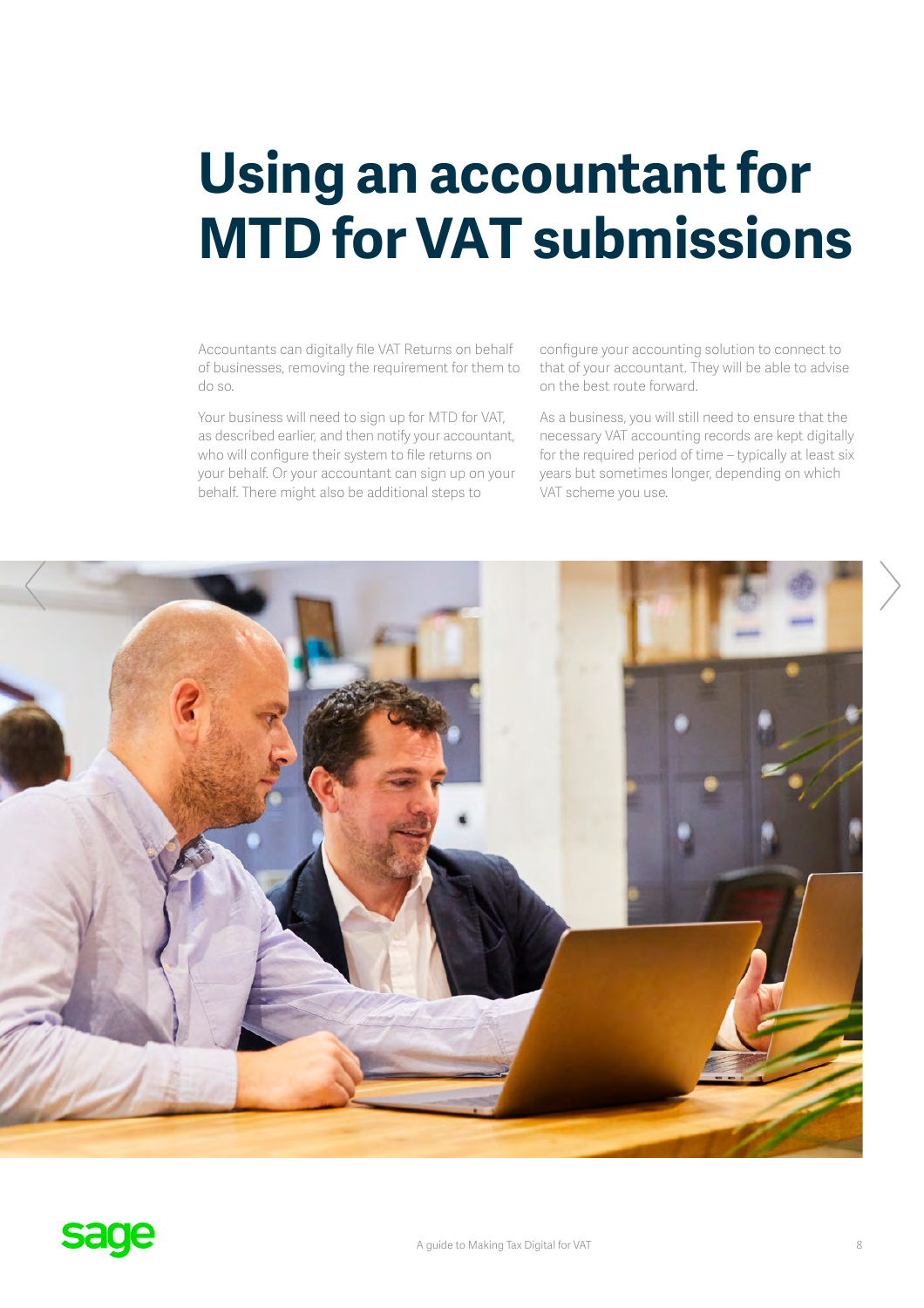### **Get started: A Making Tax Digital checklist**

Here's our three-step process to follow to ensure your business is ready for MTD for VAT:



#### **1. Review your working methods**

If you're already using accounting software, check with your provider if you have been updated to the relevant MTD-enabled version. If you use cloud accounting software then this will almost certainly be the case but you may need to activate MTD for VAT functionality within the software following registration for MTD for VAT with HMRC.

If a change of software is required you may want to establish the most practical time for your business to do so – after your year-end, for example.

The best way to work to make a meaningful change is to examine the way you currently operate:

- Do you use software? Is it MTD ready?
- Do you work manually, through Excel, or do you have an alternative in place?
- If you work with an accountant or bookkeeper, what do they think?



#### **2. Review your VAT processes**

Work with your partners, accountant and/or bookkeeper – and don't hesitate to get support from your software provider if you will be using accounting software for the first time.

Outline the processes you may need to change:

- Are you submitting through HMRC's online gateway? Are you using spreadsheets or paper?
- Do you have any adjustments to make before your first MTD for VAT filing?



#### **3. Adapt now**

The faster you get started, the more likely you are to fulfil your new MTD obligations come the filing date for your first full VAT period following 1 April 2022. Give yourself the time to adapt and get the support you need to minimise the impact on your business.

**Don't forget that you can sign up to MTD for VAT right now because the scheme has been up and running since 2019, and successfully used by the majority of VAT-registered businesses. You don't have to wait until MTD for VAT becomes a legal requirement for your business.** 

There is no time for hesitation, or to put off adapting your business to MTD for VAT.

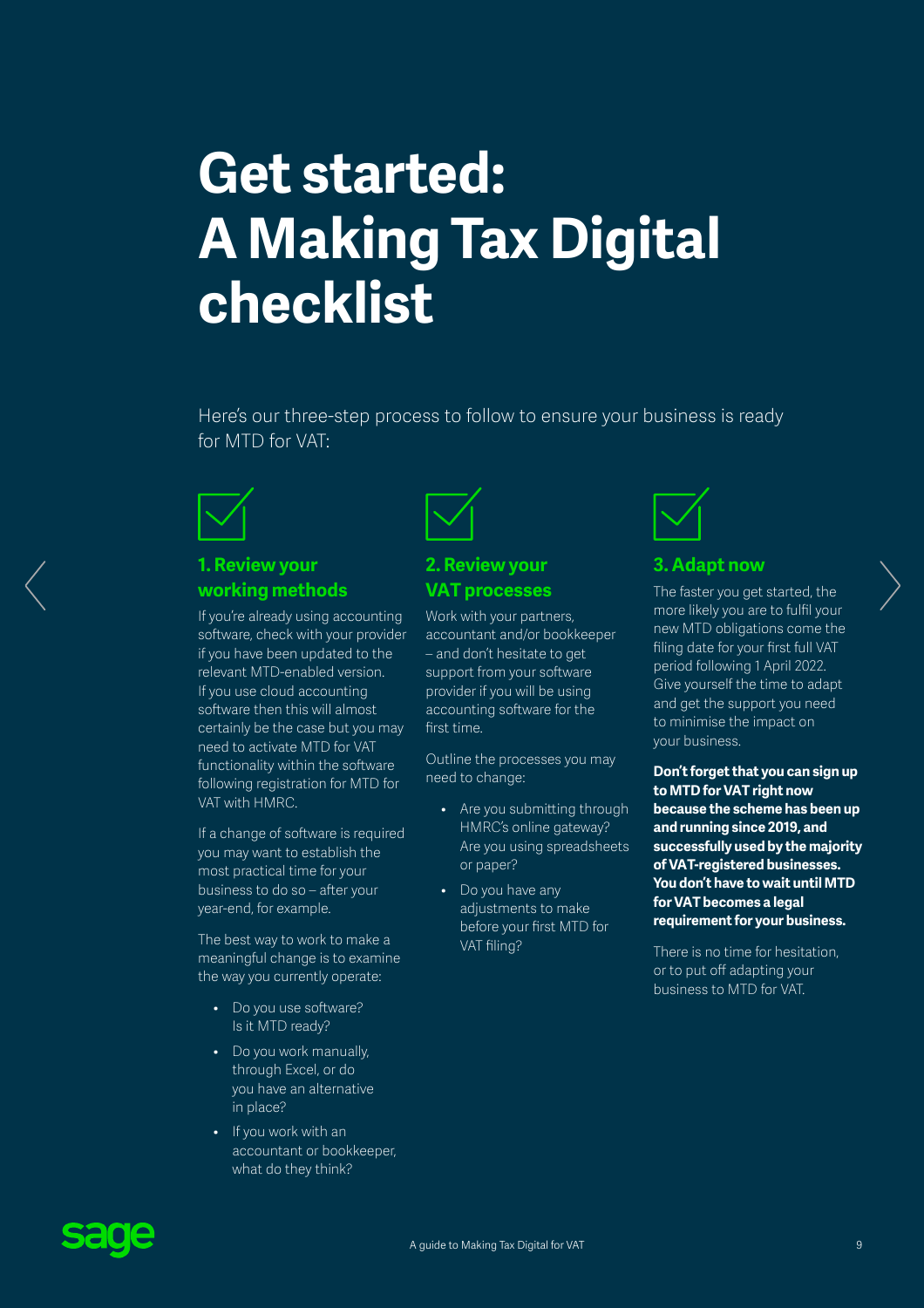## **It's time for your business to go fully digital**

The world is going digital and businesses are not exempt from this revolution.

The benefits are huge for businesses in terms of time saved on admin tasks, and a reduction in stress.

Updating to MTD for VAT should be seen in the wider context of the Making Tax Digital plans over the coming years. It's likely you or your business will need to make further adaptations as follows:

- **Making Tax Digital for Income Tax Self Assessment:** This is mandated from April 2024 and will affect sole traders and landlords with turnover above £10,000 per annum. Certain kinds of partnerships will need to use it from April 2025 onwards. It will again require digital record keeping, plus making a minimum of four updates per year to HMRC alongside end of period statements and final declarations (all via software).
- **Making Tax Digital for Corporation Tax: It's not** yet known when this will be mandated but HMRC has said it won't be before April 2026. It will probably require incorporated businesses to embrace digital record keeping, make quarterly updates, and to file their Corporation Tax Return digitally.

Save yourself stress further down the line and get started on MTD today.

Switching to cloud accounting software right now puts you in the best position to do that. You get the benefits of modern, efficient accounting ahead of time so can adjust your business processes – and reap the rewards.

Then when April 2022, April 2024, April 2025 or April 2026 come around, you're ready for whatever MTD throws at you. Your business will thank you.

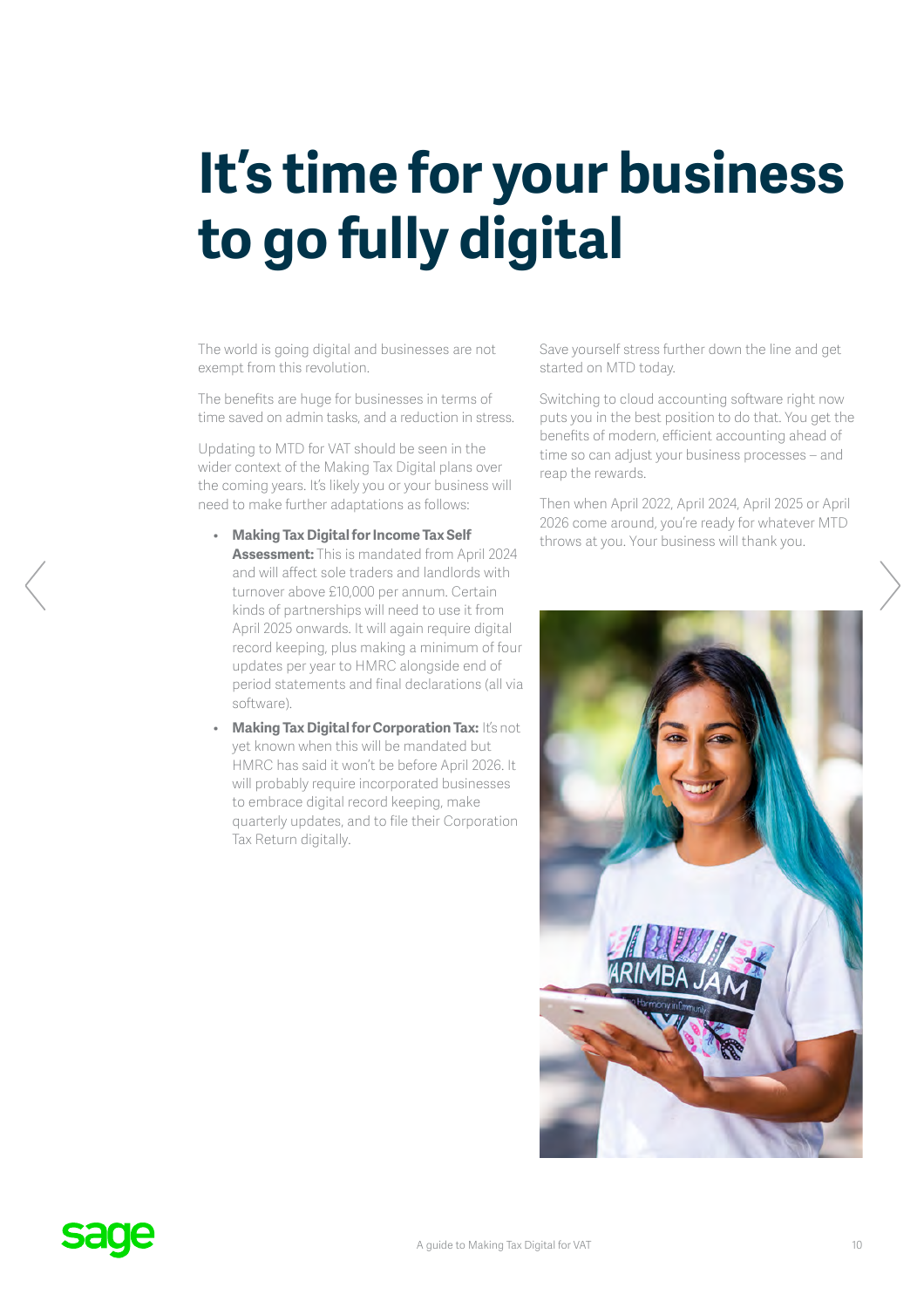### **How Sage can help you**



As a partner to more than one million UK businesses and 14,000 accountants, we understand the impacts that Making Tax Digital will have. We're here to help you understand them and prepare for the transition.

Whether it's helping you take care of your accounting or tax, straightforward practical advice on how to ensure you are prepared and how to comply, we are here for you.

Quick to set up and easy to use, Sage Accounting automates billing and invoicing and syncs with your bank, offering a real-time overview of your business finances.

It's built to drive your small business forward, and there's no better solution for MTD readiness. Sage Accounting allows you to:

- **Send and track invoices:** Get paid on time and protect your cash flow with personalised invoices that you can track.
- **Snap and capture receipts: Pull in data and** documents including receipts automatically with live bank feeds and AutoEntry.
- **Take care of tax and compliance:** See a live running total of your tax liabilities, plan ahead and submit to HMRC. Accounting keeps you on top of latest legislation, such as MTD for Income Tax.
- **Forecast your cash flow:** See how much money is coming in and out of your business each month, on an insightful dashboard.
- **Share access with your accountant:** Collaborate securely in real-time. Let your team spot and fix mistakes. Works on any device.